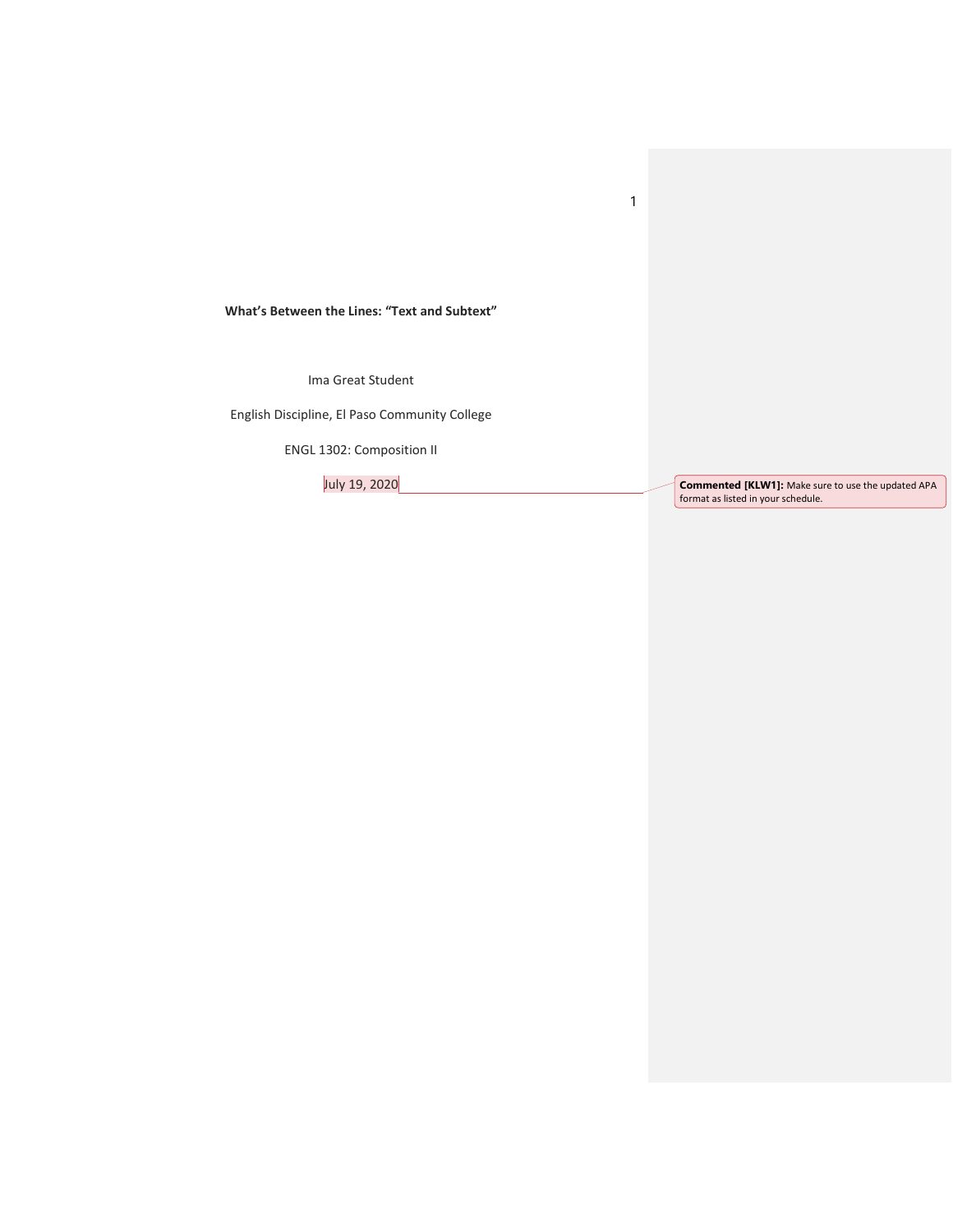## **What's Between the Lines: "Text and Subtext"**

The New Mexico Literacy Project points out a number of things to look for when analyzing media artifacts in their article "Text & Subtext." Of course, the first place to start is by looking at the text, which they point out is not just written words, but also can include "written or spoken words, pictures, graphics, moving images, sounds, and the arrangement or sequence of all of these elements" (New Mexico Literacy Project, n.d., p. 1). In order to really analyze anything, they say we need to really look at all of the details. They also point out that we need to look at subtexts as well. They define those as "your interpretation of a piece of media" and go on to say, "While media makers (especially advertisers) often create texts that suggest certain subtexts, each person creates their own subtext (interpretation) based on their previous experiences, knowledge, opinions, attitudes and values" (New Mexico Literacy Project, n.d., p. 1). They give a number of questions that readers can use to help figure out the subtext and then they give an example of looking at both the text and subtext in a print ad.

One of the key things that stands out when thinking about subtext is that it will be different for each person, but there are still major things that "media makers (especially advertisers) often create texts that suggest certain subtexts" (New Mexico Literacy Project, n.d., p. 1). That is true with very simple advertising techniques like using sex to sell things. They seem very obvious and while we might be amused or drawn in by them, if we stop and think about it, we know what they are doing. Te harder things to be conscious of are some of the emotional appeals. For example, many people are gullible for anything to do with cute animals or ads that are more inclusive of different people. Sometimes we fall for those kinds of ads and

**Commented [KLW2]:** Give the author's name, the title and type of work.

Review "How to Write a Summary."

**Commented [KLW3]:** Remember you need to use at least one quote and use in-text citation. Review that in *[Writing](https://kelli.ninja/Writing_down_the_Basics.pdf)  [down the](https://kelli.ninja/Writing_down_the_Basics.pdf) Basics* or on the [Citation Handout](http://kelli.ninja/1301/e3/Cite%20Ad%20Website%20Format%20HangIndent%20Sources%20NoNumbers%20Headings-4-23-2020.pdf) for the Media [Analysis Essay.](http://kelli.ninja/1301/e3/Cite%20Ad%20Website%20Format%20HangIndent%20Sources%20NoNumbers%20Headings-4-23-2020.pdf) 

**Commented [KLW4]:** After the summary, develop a second paragraph where you talk about what stood out most for you, what examples of any of these things you see in our world today, or anything you see differently. Explain and give examples.

2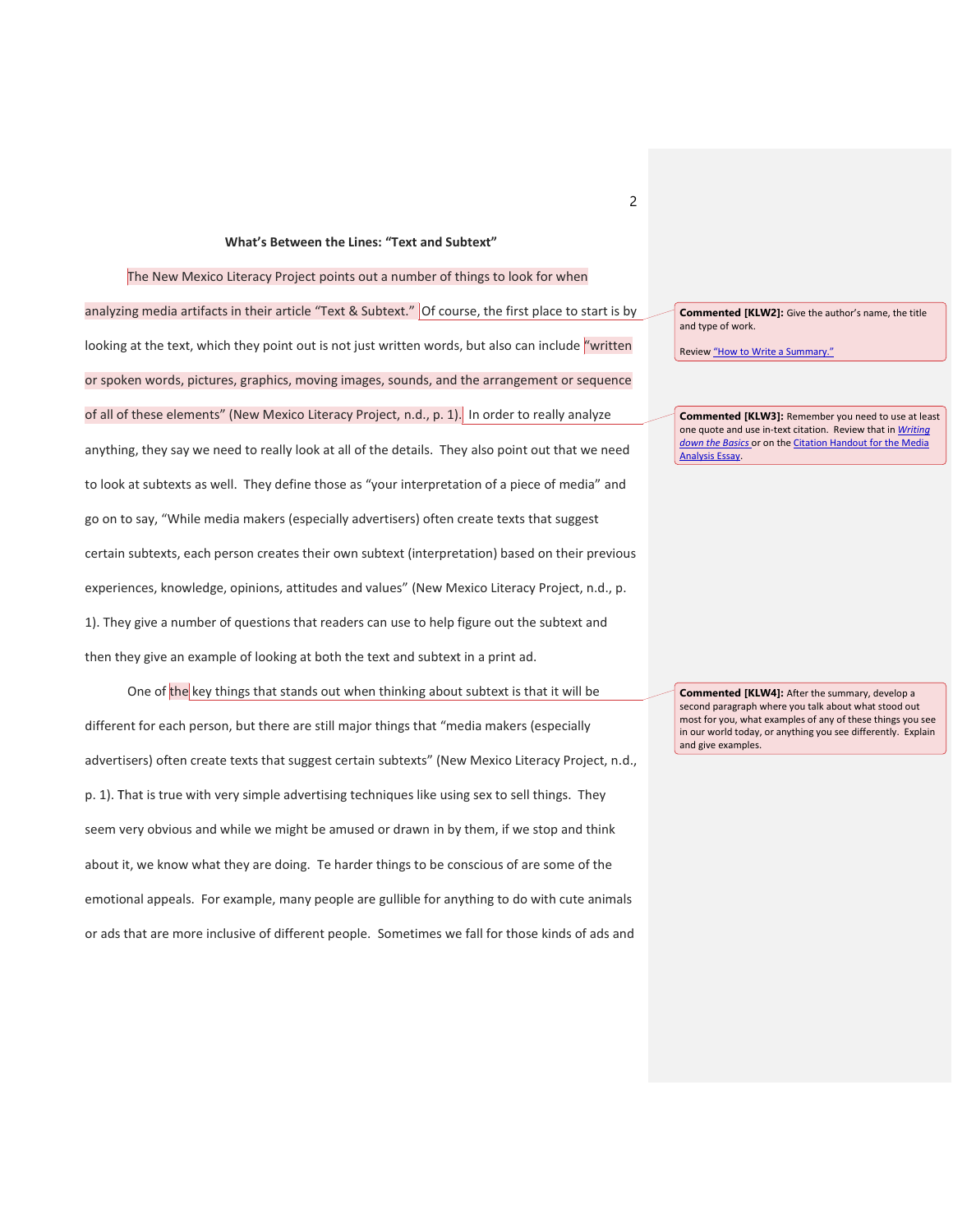don't think about how the company is using that to make us feel better about them and

through that, their product.